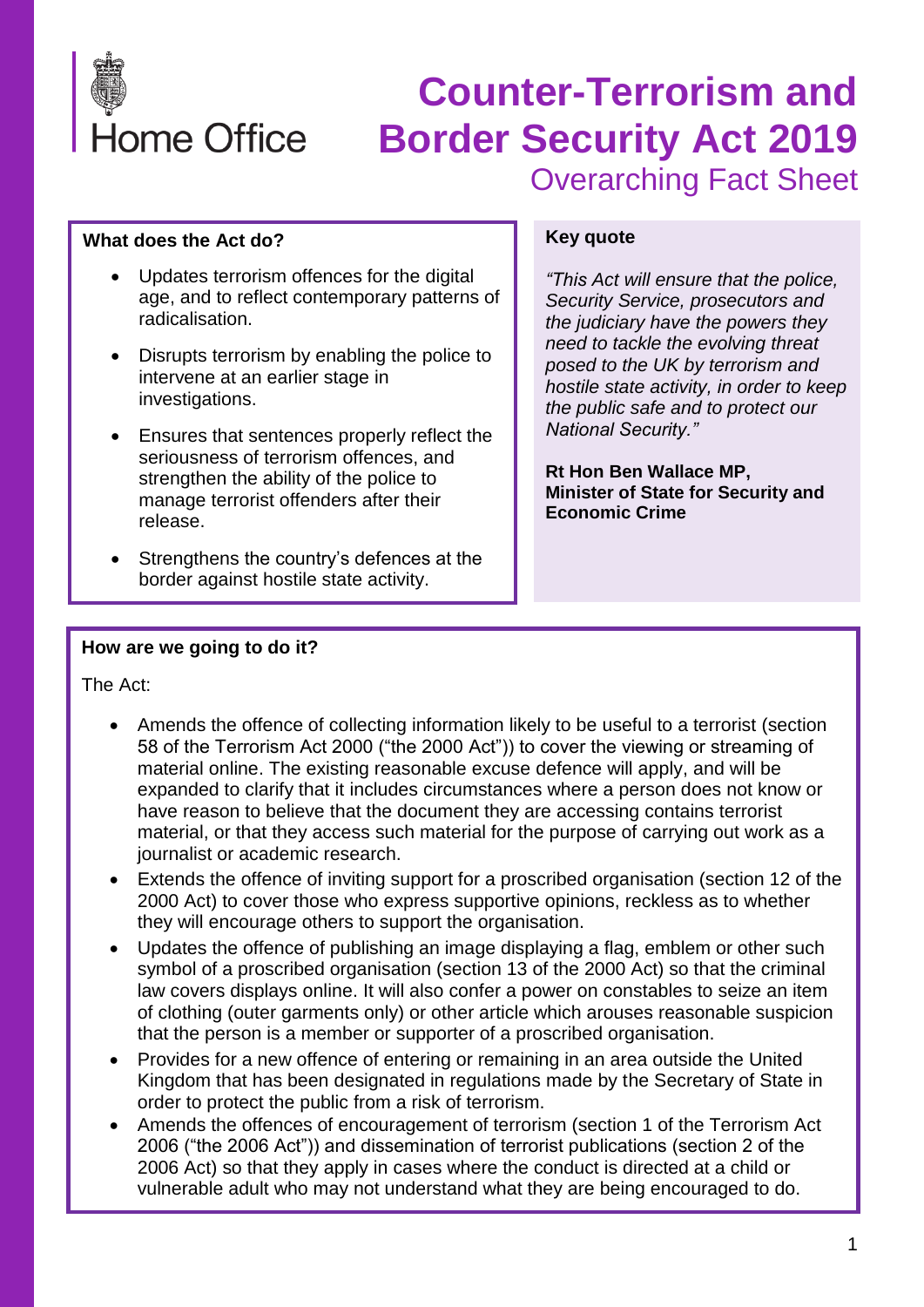

#### **How are we going to do it?**

- Extends extra-territorial jurisdiction so that it applies to further terrorism offences. This will ensure that individuals abroad can be prosecuted for having encouraged or carried out acts of terror overseas in the same way as if they had committed these offences in the UK.
- Increases the maximum penalty to 15 years for certain preparatory terrorism offences, namely: collecting terrorist information (section 58 of the 2000 Act); eliciting, communicating or publishing information that is likely to be useful to a terrorist about a member of the armed forces, police or intelligence services (section 58A of the 2000 Act); encouragement of terrorism (section 1 of the Terrorism Act 2006); and dissemination of terrorist publications (section 2 of the 2006 Act).
- Increases to 10 years' imprisonment the maximum penalty for failing to disclose information about acts of terrorism (section 38B of the 2000 Act).
- Brings preparatory terrorism offences within the scope of extended determinate sentences and sentences for offenders of particular concern provided for in the Criminal Justice Act 2003, and make analogous provision for Scotland and Northern Ireland.
- Extends to Northern Ireland the provision, in section 30 of the Counter-Terrorism Act 2008, which requires a court when sentencing a person for a specified non-terrorist offence, to treat a terrorist connection as an aggravating factor. The Act will add the offence of wounding with intent (section 18 of the Offences against the Person Act 1861) and certain offences in Scotland and Northern Ireland to the list of specified trigger offences.
- Strengthens the terrorist offender notification requirements (including to align them more closely with the requirements on registered sex offenders) and extend the notification requirements to persons convicted in Northern Ireland of an offence with a terrorist connection.
- Adds terrorism offences to the list of specified offences where courts must consider an application for a Serious Crime Prevention Order.
- Introduces a statutory bar on the admissibility as criminal evidence of oral admissions made in an examination at a port under Schedule 7 to the 2000 Act.
- Provides for the detention clock for persons arrested or detained under the 2000 Act to be paused if the arrestee/detainee is transferred to hospital.
- Ensures that an individual detained under Schedule 7 to the 2000 Act has the right to consult a lawyer in private, and that an individual detained under this power is informed of their rights when they are first detained.
- Amends the regime governing the retention of fingerprints and DNA, including by increasing from two to five years the maximum period such material may be retained on national security grounds in a case where a person has not been convicted of an offence.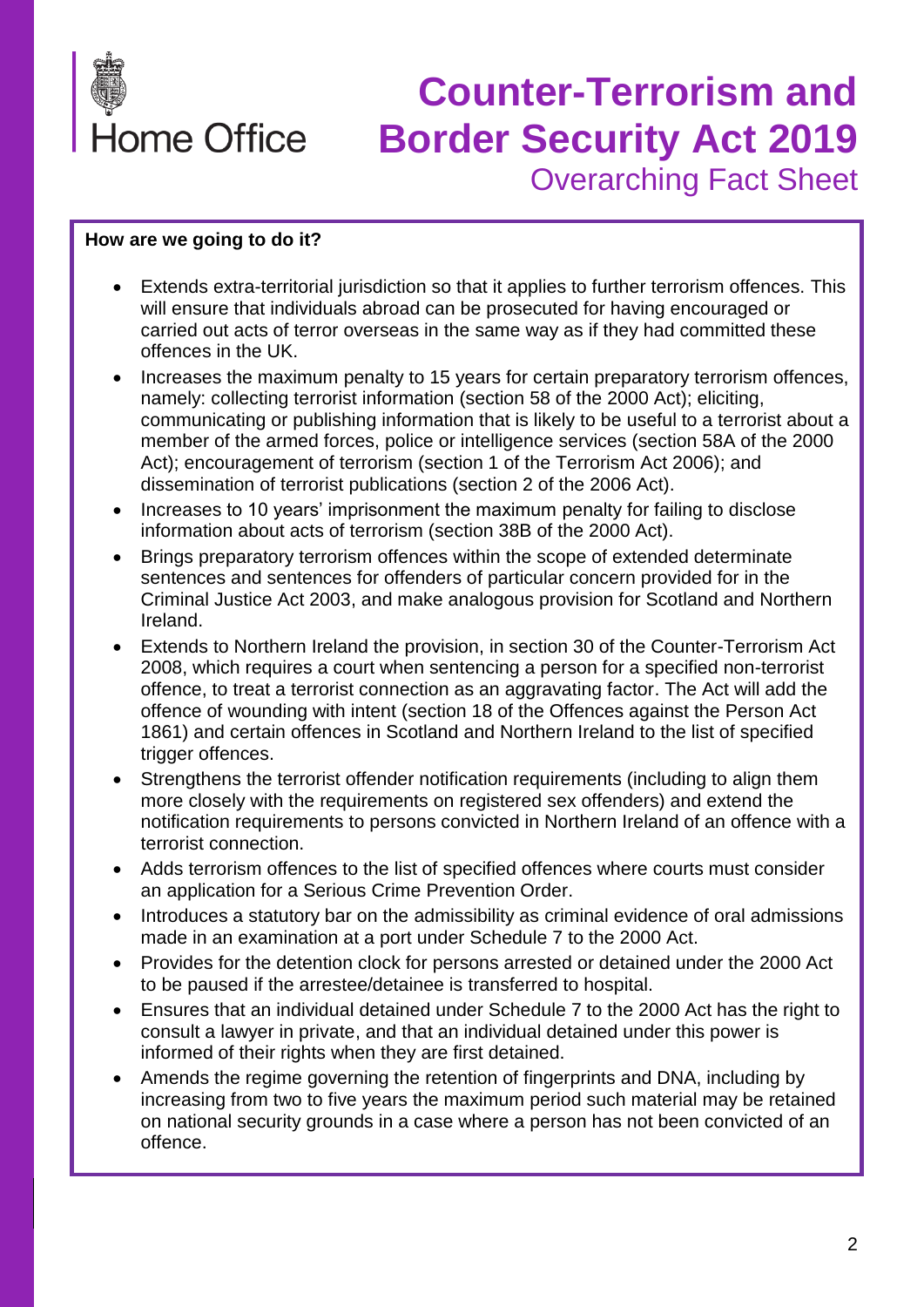

#### **How are we going to do it?**

- Amends the regime governing Anti-Terrorism Traffic Regulation Orders ("ATTROs"), including by removing the requirement for an ATTRO to be advertised where to do so would frustrate the purpose of the order. An ATTRO helps to keep people safe from the threat of terrorism by enabling protective security measures to be put in place to reduce vulnerability to, or mitigate the impact of, terrorist attacks on or near roads.
- Enables local authorities, as well as the police, to refer persons at risk of being drawn into terrorism to local ("Channel") panels. A Channel panel helps to deliver the aims of the Prevent strategy by ensuring that individuals who are identified as being at risk of being drawn into terrorism are given appropriate advice and support so that they may turn away from radicalisation.
- Provides for an independent review on the Government strategy for supporting people vulnerable to being drawn into terrorism.
- Amends the Reinsurance (Acts of Terrorism) Act 1993 so that the governmentbacked terrorism reinsurer, Pool Re, can extend its business interruption cover to include losses that are not contingent on physical damage to property.
- Confers power on examining officers (that is, police constables and designated immigration and customs officers) to stop, question, search and detain persons at a port or border area for the purpose of determining whether they are, or have been, involved in hostile state activity.

#### **Background**

- In 2017 the UK was subject to five terrorist attacks in London and Manchester which killed 36 innocent victims and injured many more. Since the Westminster attack in March 2017 the police and security services have thwarted a further 13 Islamist terror plots. Over the same period, police have been able to prevent a further four extreme right wing inspired plots. The terrorist threat is rapidly evolving, with much radicalisation taking place online. The operational pace for the police and Security Service is much faster than seen before.
- On 4 June 2017, following the London Bridge attack, the Prime Minister [announced](https://www.gov.uk/government/speeches/pm-statement-following-london-terror-attack-4-june-2017) that there would be a review of the Government's counter-terrorism strategy (CONTEST) "to make sure the police and security services have all the powers they need". The strengthened strategy, published in June 2018, sets out how we will build on the UK's formidable capabilities, experience and expertise to tackle the growing and changing threat from terrorism in all its forms. The provisions in the Act underpin our approach, ensuring the police and prosecutors have the powers they need to enable intervention at an earlier stage in investigations, leading to more prosecutions for terrorism offences, backed up by longer prison sentences and stronger management of terrorist offenders after their release.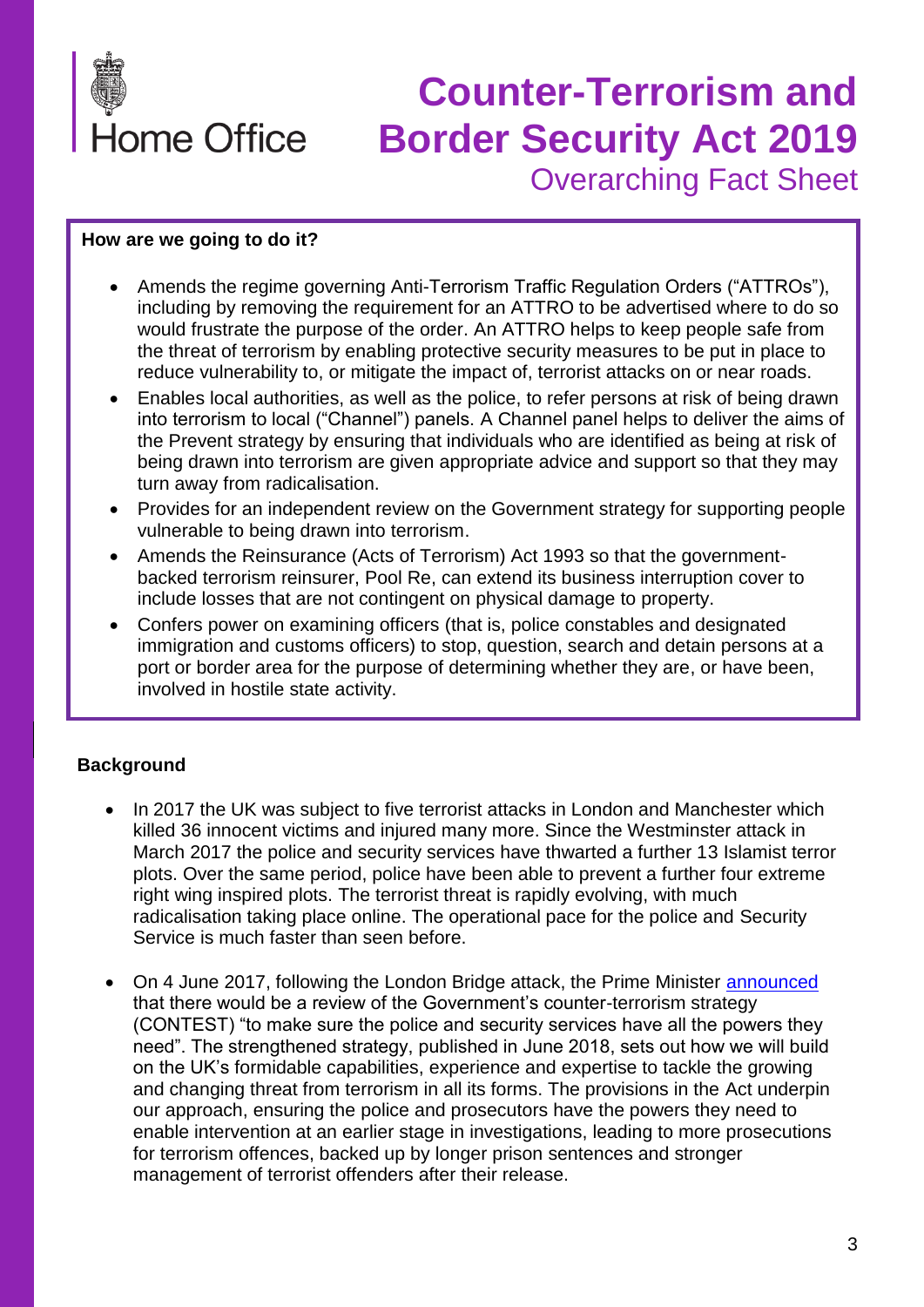

### **Background**

- Foreign terrorist fighters present a significant threat to the UK and other countries. Since 2014, we have seen large numbers of individuals travelling to Iraq and Syria not only to join proscribed terrorist organisations, but to take up active roles in the fighting. In evidence to the Public Bill Committee, Assistant Commissioner Neil Basu, the National Lead for Counter Terrorism Policing, was clear that a new offence of banning travel to designated conflict zones would help to tackle the threat posed by foreign fighters.
- We are living in a period where the UK and our international partners also face sustained hostile activity from certain states. On 4 March 2018, Sergei and Yulia Skripal were poisoned in Salisbury using a military-grade nerve agent. The UK Government is certain that the two suspects charged for the Salisbury nerve agent attack are Russian Military Intelligence (GRU) officers. The attack was almost certainly approved outside the GRU at a senior level of the Russian state.
- In a statement to the House of Commons on 26 March 2018, the Prime Minister announced that the Government was developing legislative powers to harden the country's defences against hostile state activity. The National Security Capability Review made a commitment to "develop proposals for powers to stop, question, search and detain individuals at the UK border to determine whether they have been involved in matters that threaten our national security".

## **Are these measures just a response to the five attacks in 2017?**

• Prior to the attacks last year the Government was reviewing its approach to counter-terrorism. As the threat we face from terrorism becomes more complex, our strategy needs to evolve with it. The Act contains considered measures which will ensure that the police and security services have the powers they need, and that the prison sentences for those found guilty of terror offences are sufficient to keep us all safe.

## **There is already a lot of terrorism legislation and a large number of disruptive powers – do we need more?**

It is important that as the terrorist threat and the nature of radicalisation evolves so must our response. Operational experience has shown that there are gaps in legislation which could usefully be addressed to ensure that we retain a robust framework of law which enables the police and prosecutors to respond effectively to current threats.